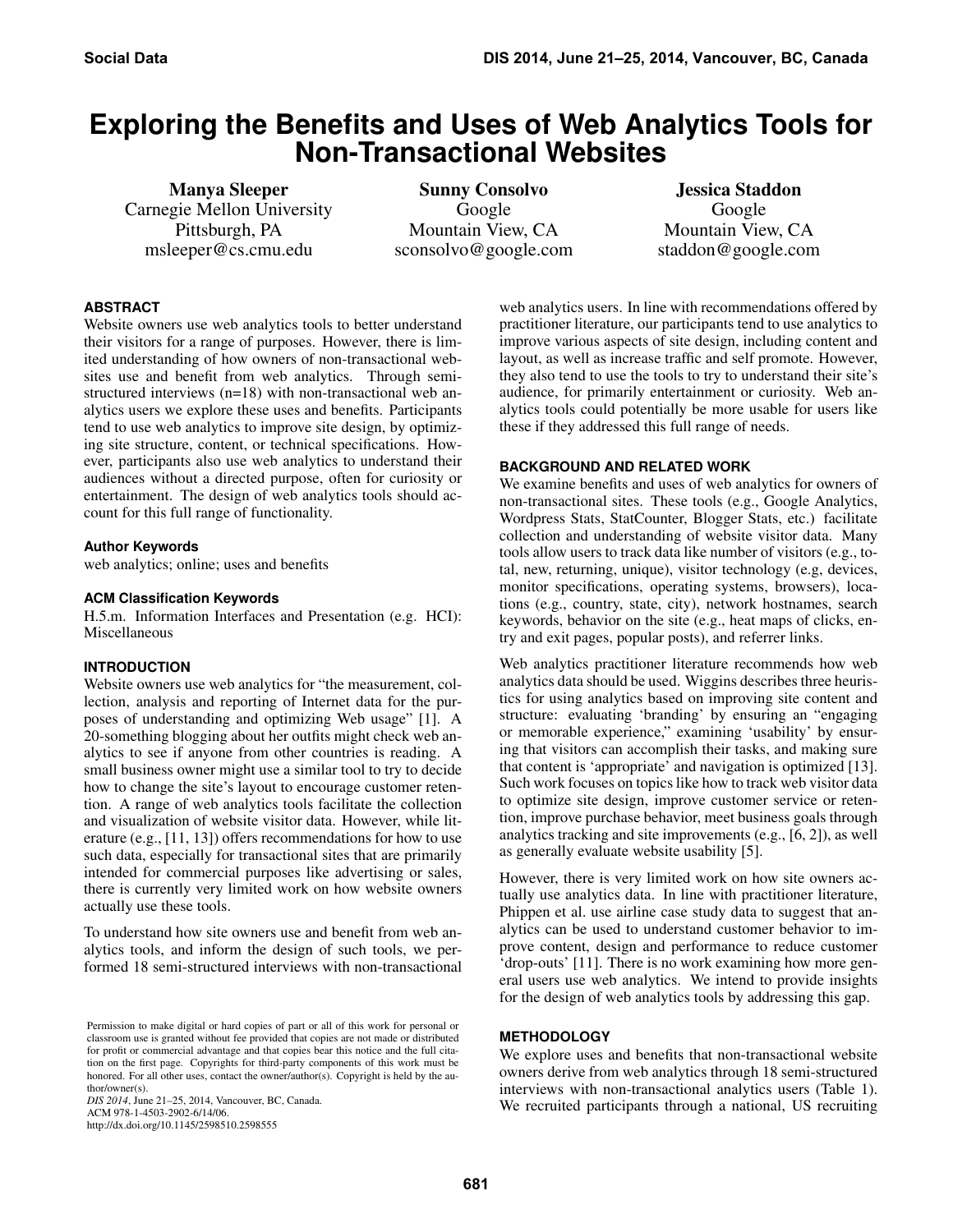service. We focus on non-transactional users because there is no current literature on how such users use web analytics.

| Participant                                        | Age Range                           | Gender      | visitors<br>last year<br>Approx.    | Tool                                                     | Website                                                     |
|----------------------------------------------------|-------------------------------------|-------------|-------------------------------------|----------------------------------------------------------|-------------------------------------------------------------|
| P <sub>1</sub><br>P <sub>2</sub><br>P <sub>3</sub> | $31 - 40$<br>$24 - 30$<br>$31 - 40$ | M<br>M<br>M | 82<br>54 (6 mos)<br>96K<br>(unique) | Google Analytics<br>Google Analytics<br>Google Analytics | Nature blog<br>Personal site<br>Video game<br>wiki          |
| <b>P4</b><br>P <sub>5</sub><br>P6                  | $31 - 40$<br>$31 - 40$<br>$41 - 50$ | F<br>F<br>М | 16K<br>1,952<br>91K                 | Google Analytics<br>Google Analytics<br>Google Analytics | Personal site<br>Personal site<br>Wife's well-<br>ness blog |
| P7                                                 | 18-23                               | M           | 42 (2 wks)                          | Google Analytics                                         | Site for non-<br>profit                                     |
| P <sub>8</sub>                                     | 18-23                               | F           | 176                                 | <b>Blogger Stats</b>                                     | Personal                                                    |
| P <sub>9</sub>                                     | 24-30                               | М           | 3.300<br>(unique)                   | Google Analytics                                         | blog<br>Music/photo<br>blog                                 |
| P <sub>10</sub>                                    | $51-60$                             | M           | 15K                                 | <b>StatCounter</b>                                       | Site for tech                                               |
| P <sub>11</sub>                                    | 41-50                               | М           | 2,220                               | Google Analytics                                         | writing/talks<br>Film<br>noir<br>blog                       |
| P <sub>12</sub>                                    | $24 - 30$                           | F           | 8,500                               | <b>Wordpress Stats</b>                                   | Running                                                     |
| P <sub>13</sub>                                    | 18-23                               | F           | 7,857                               | <b>Wordpress Stats</b>                                   | blog<br>Personal<br>blog                                    |
| P <sub>14</sub><br>P <sub>15</sub>                 | 24-30<br>$31 - 40$                  | M<br>F      | 1.5M<br>6,293                       | Google Analytics<br><b>Blogger Stats</b>                 | Travel blog<br>Film review<br>blog                          |
| P <sub>16</sub>                                    | $31 - 40$                           | M           | 23K                                 | Google Analytics                                         | <b>State</b><br>poli-<br>tics/books<br>blog                 |
| P <sub>17</sub>                                    | 51-60                               | М           | 15K                                 | <b>StatCounter</b>                                       | Personal                                                    |
| P <sub>18</sub>                                    | $41 - 50$                           | М           | 584                                 | Google Analytics                                         | blog<br>Personal/tech<br>blog                               |

<span id="page-1-0"></span>Table 1. Interview participant demographics.

We limited participants to people who self-identified as being in charge of maintaining a non-commercial blog or website and using a web analytics tool on the site. To identify nontransactional sites, we specified to participants that "the primary purpose of the site" they maintained should "NOT be to advertise or sell services/items and it shouldn't have been created primarily as part of your job." Potential participants also provided a link to their sites; any whose sites were primarily for selling products or services were not invited to participate.

Most participants were interviewed remotely; two local participants were interviewed in person in Mountain View, CA. Interviews were run in June and July of 2013. One interviewer performed all interviews, which were audio recorded and transcribed. Screen sharing and capture were performed for the remote interviews so participants could demonstrate how they used their tools. Each interview lasted about an hour and participants received a \$100 gift card.

The interviews were semi-structured. We based the interview methodology on a uses and gratifications approach, which has been used to examine other types of online media and services (e.g., [\[3,](#page-3-6) [8\]](#page-3-7)). Question were based on those used by Lindqvist et al. [\[9\]](#page-3-8). The participant first described their site. They then described their web analytics uses and benefits.

The interviewer asked the participant to log into their analytics account and walk the interviewer through typical uses. The interviewer also asked probing questions about why the participant used analytics, the benefits of using web analytics, the most useful/interesting/surprising things learned through using analytics, the impacts of use on behavior, and general web analytics habits and use. The interviews were piloted with six additional participants whose results are not reported.

For analysis we first created codes for the uses and benefits of web analytics based on themes from a review of uses and gratifications literature [\[3,](#page-3-6) [4,](#page-3-9) [7,](#page-3-10) [10,](#page-3-11) [8,](#page-3-7) [9\]](#page-3-8). One researcher then iteratively developed an initial codebook from the data. Two researchers then iterated twice over the codes to develop a final codebook of nine codes. After the codebook was finalized, the second coder coded a random sample of 74 items (Kappa = 0.69; *>*0.60 is considered "substantial agreement" [\[12\]](#page-3-12)).

#### **PARTICIPANT DEMOGRAPHICS**

Participants (Table [1\)](#page-1-0) use varied tools, weighted toward Google Analytics. They tend to be tech-savvy, trending toward tech- or media-related professions, likely due to recruitment for participants in charge of maintaining websites. They maintain a range of website types with varied audience sizes, including many types of personal and hobby-related blogs.

### **RESULTS**

In line with practitioner literature, participants tend to use web analytics to inform site design and improve content, as well as to try to increase traffic and perform technical optimization. However, participants also tend to use analytics in a less directed manner to try to understand their audiences, often for curiosity or entertainment. We also found that the chosen tools did not always meet all participant needs; some participants specifically felt overwhelmed by available data.

#### **Understand audience**

All participants use web analytics to try to understand site audiences without direct use for the data, often for amusement or out of curiosity. They want to know who the visitors are, where they come from, and what they are doing. Participants are often just interested or like to look at the data and do not intend to use it to make site changes. As P3 said: *"it's just kind of to keep track and satisfy my curiosity."* They tend to look for audience size and traffic patterns, locations, referrers, or behavior on the site (e.g., heat map). P13 described:

*"Just to see how much traffic I get with a post. It's just kind of interesting. I think the most interesting is seeing where the views come from it by country. And then a lot of times you'll see that a lot of views are international and you're like oh, I wonder where they - you get that crowd."*

Some participants find looking at analytics data entertaining: *"It's more like a game to me than it is a very serious pursuit of analytics"* (P8) or amusing: *"Sometimes it's just amusing see - like I have a search here for airborne toxic legs"* (P9).

Some participants also try to use web analytics to see if people from specific companies or organizations, or people they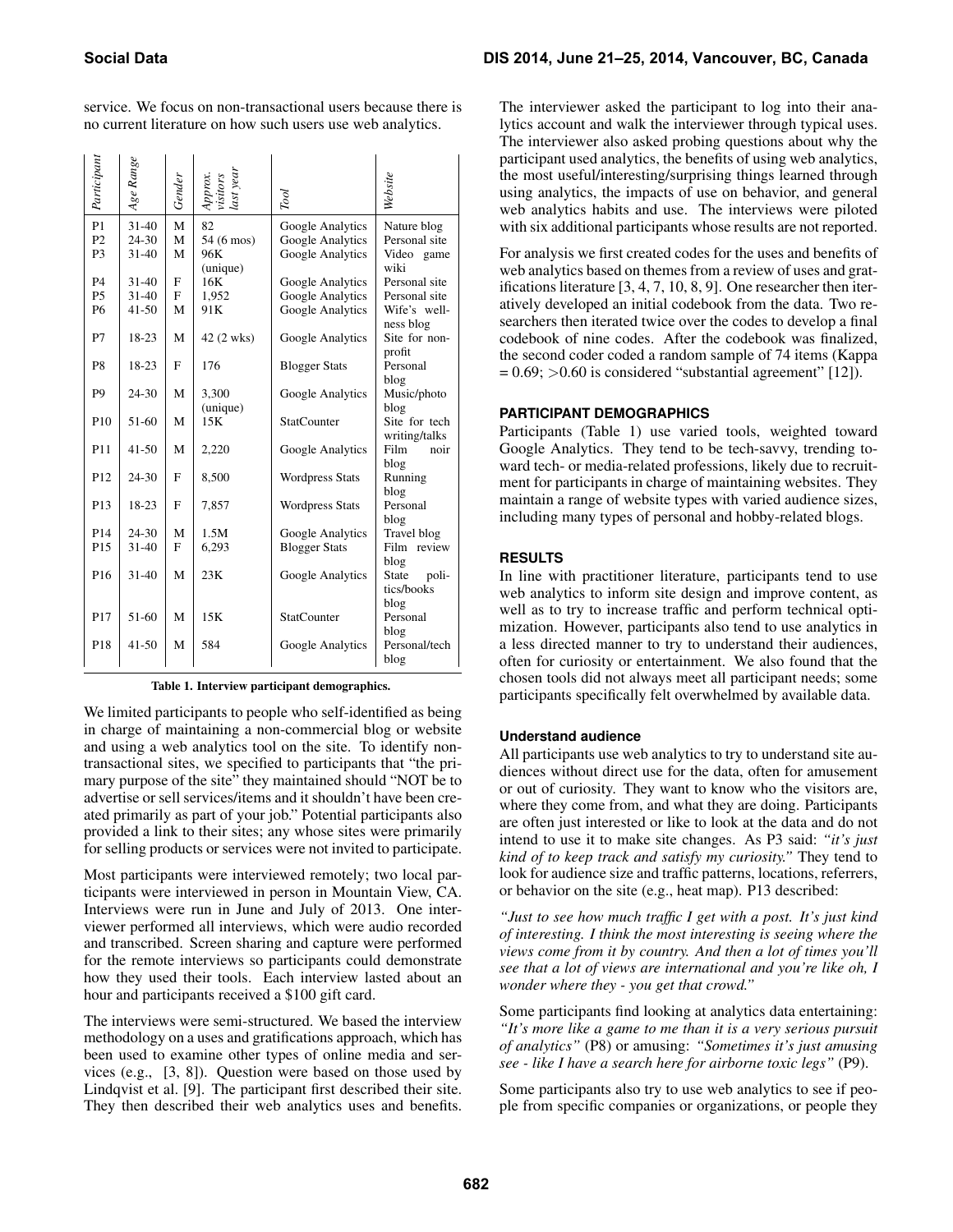#### **Social Data DIS 2014, June 21–25, 2014, Vancouver, BC, Canada**

met at events, visit their sites (6/18). For example, P2, a student with a personal site, tried to see if contacts from professional meet-ups later visited his site, explaining:

*"...we kind of exchange information, I'll kind of-I don't know, I might check the next day to see if someone, you know, from Colorado checked it out."*

Others check for visitors from certain companies, typically during job searches or in connection with content on their site about a particular company, as P5 described:

*"I wrote a couple of articles that had highlighted or showcased different technology companies in the article. And so then I would see that that company itself was looking over or I could assume. If I couldn't see their name I could see their location and usually I could tell that they were like spreading the word of mouth of the article."*

In general, participants with small or medium size sites (i.e., *<*10K visitors/year) were more likely to try to use web analytics to try to see if specific people, or people from specific companies visited their sites. This may have been due to many of these sites being personal or resume-related.

#### **Increase traffic**

Although participants are non-transactional site owners, many (15/18) want to increase page views. For example, several participants maintain blogs they eventually hope may transition to commercial sites. Other participants just like to increase the popularity of the content. Participants mentioned search engine optimization, like adjusting tags and keywords based on web analytics data to try to improve search rankings. They also try to determine the best time to post content to maximize visitors, like P4: *"Which day should I be posting? Which kind of post is it spiking on? Who mentioned it? Did it get shared on Twitter?"* Participants, like P9, also try to improve how they promote their site content:

*"...Like how would I go about promoting this in a better way? How can I gauge what's working and what isn't? It's less about the content, more about how I might explode that to specifically individuals or social networks."*

#### **Improve site design**

Many participants (13/18) use web analytics to try to improve their site design. Some participants use data like keywords, locations, or popular posts to try to understand popular content and how to attract more visitors by changing the content. P16, a political blogger, explained how he uses web analytics to understand popular topics for his writing:

*"...I've learned how little people care about serious public policy and how much more they'd rather read salacious stuff. If I ever get something with Kim Kardashian in it, oh my gosh, people go crazy."*

Similarly, P5 targets his articles to better attract audiences:

*"So if I know that a lot of my articles are popular in Salt Lake City or somewhere like that then I usually try to figure out what element of the writing or what keywords are being utilized to attract that type of audience. And then if there's a*

*way for me to optimize that and use it to my benefit for, say, another article then I can figure out how to use keywords to attract those folks again."*

Participants also try to optimize site navigation or structure so users can better reach content. For example, P4 described:

*"...I picked this template, I got rid of the side bar it's cause people were constantly clicking crap over here, and they weren't doing the stuff I wanted them to do. So, I find that I'm stripping stuff out, just kind of based on the heat map."*

Several participants (11/18) also use web analytics to design their sites for users' device specifications, or they use system statistics, like site speed or page load times for technical troubleshooting. They use data like visitors' browsers, operating systems, or devices:

*"If I see a particular version of Firefox or, you know, and some things may look different in a version, I'll definitely go and research and make sure that browser is okay"* (P2).

#### **Ad management and self-promotion**

Although not a primary focus, a few participants (3/18) use web analytics to track ads or decide on placement. Some participants casually track ads, for example, to see if the revenue pays for the site's server, or use analytics to decide where to place ads on their sites. A few participants (3/18) also use web analytics data as self-promotional credentials. For example, P14, a travel blogger with a large audience, uses his data to prove how popular his blog is to get free trips.

#### **Other behaviors**

We saw two other trends. First, the tools provided data that participants did not use. Participants (9/18) described data they know exists but do not use, either because of lack of understanding or because they think it is not applicable. For example, several participants described ad- or business-related metrics, like ad performance or visitor conversion rates, that they believe can be tracked but that they either do not understand or do not think apply to their sites. P7 explained:

*"I think if we were running sort of like advertising campaigns or assigned product it would be easier to track those things as well but since we're not those aren't too big of a deal."*

Several participants also described metrics they ignore. P14, for example, never looks at language data, because *"everyone that visits my site's gonna mostly speak English."* A few participants also described choosing to ignore keyword data when deciding on site content.

Most participants (17/18) also described using web analytics because the tools provide data easily or because of low barriers to installation, for example because of familiarity, automatic installation, brand familiarity, or because it was free. Owners of smaller- and medium-sized sites (i.e., *<*20K visitors/year) were more likely to use free or convenient tools.

#### **LIMITATIONS**

This study is exploratory. We limited interviews to US website owners, which reduces the generalizability. We also rely on self-reported data. Such data is unconfirmed and impacted